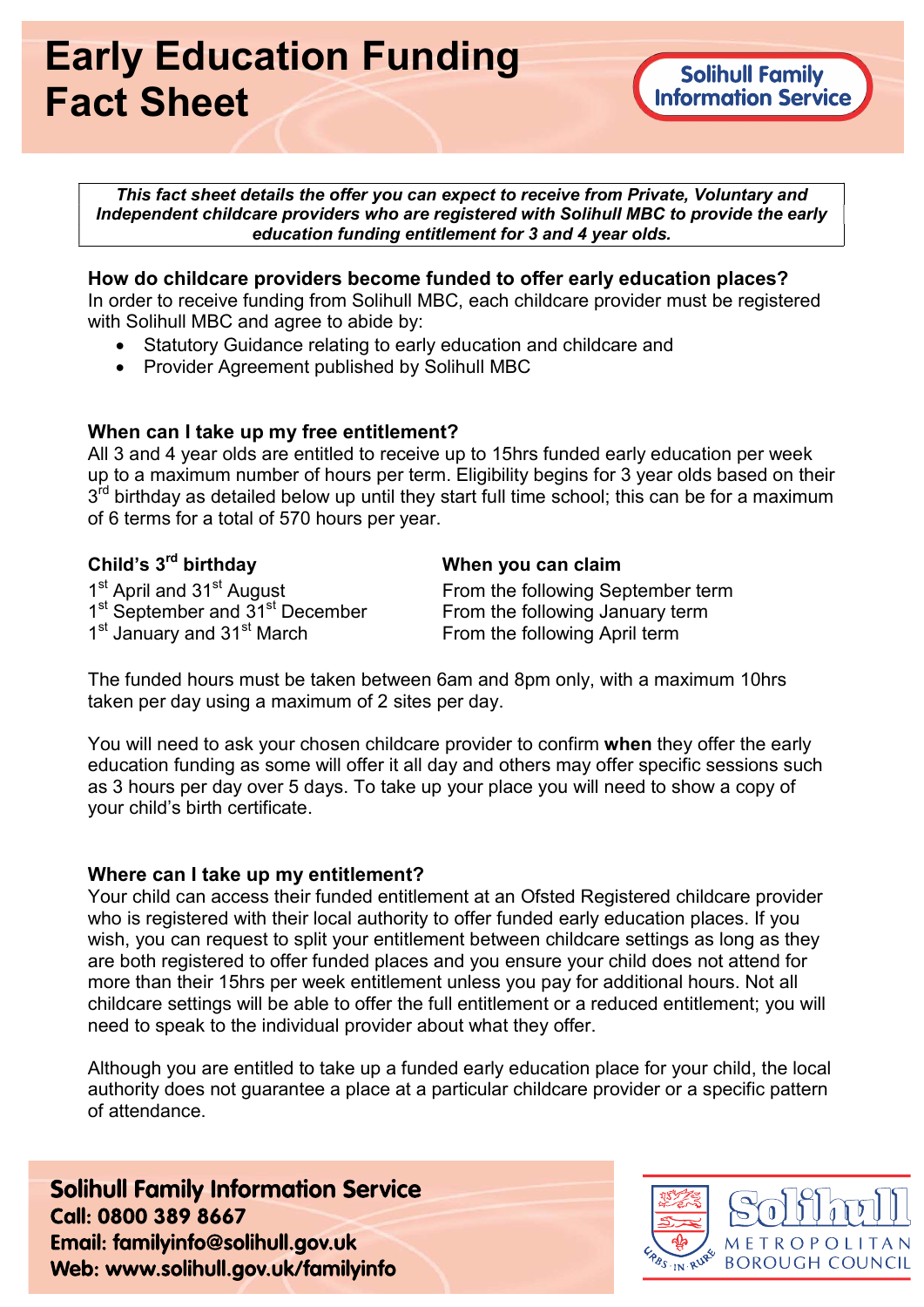#### School Nurseries

You may choose to apply for your child to access their funded entitlement at a school nursery. The process for applying for a school nursery place has changed. Parents will now need to contact their chosen school directly to apply for a school nursery place. There should be information on each school website on how and when to apply as well as their admissions criteria and admissions policy. The school will be able to tell you what they can offer.

If you are not sure which schools are local to you please visit https://www.solihull.gov.uk/onlinemaps where you can search for schools closest to your postcode area including your catchment school.

You should check the start date for the September term with the individual school to see when your child will be able to start as if you accept the offer of a place at a school nursery; you will not be able to access a place for your child at a private childcare setting at any point during the term.

If you wish to split your funding between a school nursery and a private setting you are entitled to make a request to the school and we would expect them to make a reasonable adjustment to accommodate parents where possible. If the school is only able to offer a 15 hour place, the Family Information Service can support you to find a suitable alternative in a private setting if you prefer.

#### Will I be charged?

If your child attends a private childcare setting just for their funded 15hrs entitlement (or less), there should be no compulsory charge.

If you would like your child to attend for longer than 15 hours per week or to access additional care during holiday periods if funded hours are not available then you will need to ask the private setting how much more you would have to pay.

'Government funding is intended to deliver 15 or 30 hours a week of free, high quality, flexible childcare. It is not intended to cover the costs of meals, other consumables, additional hours or additional activities. Parents can therefore expect to pay for any meals offered by the provider alongside their free entitlement. Parents can also expect to pay for other consumables or additional activities offered by the provider, such as nappies or trips. Where parents choose to purchase additional hours of provision, consumables or additional activities, this is a private matter between the provider and the parent. However, providers must offer alternative options for parents. This could include, for example, allowing a parent to bring in their own consumables or a packed lunch, where the meal offered is not suitable for children with specific dietary needs or the parent prefers a lower cost option.' (Taken from Early years entitlements: operational guidance for local authorities and providers June 2018).

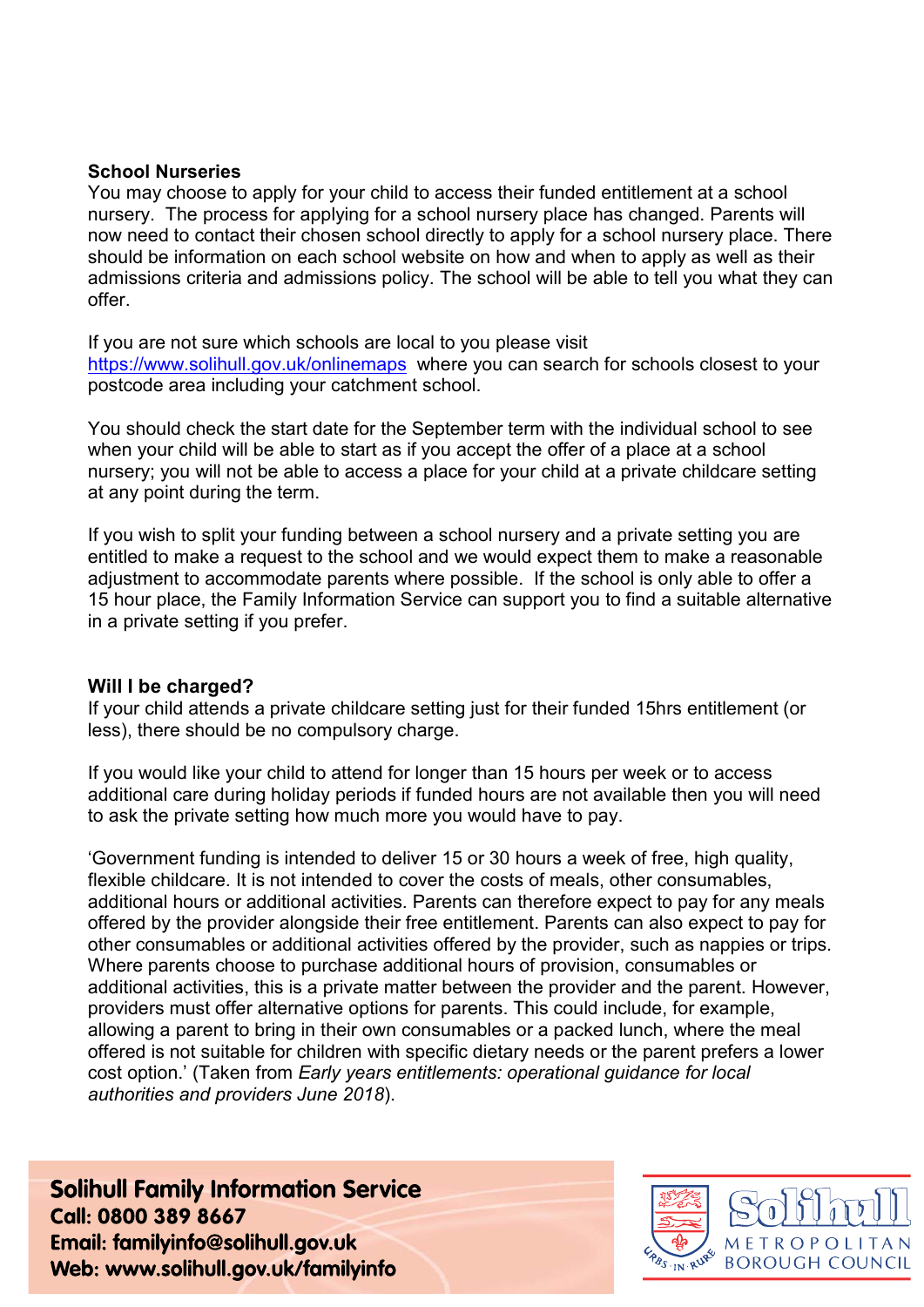### How will I know what I am being charged for?

Private, voluntary and independent providers are free to set their own criteria for the admission of children, providing they comply with relevant legislation on equalities and non- discrimination. However, for clarity, all parents should have the same rights to access a free entitlement place, regardless of whether they choose to pay for additional hours of provision, additional activities or meals.

Providers should ensure that their admissions information is clear and accessible for parents, for example, by publishing the number of standalone 15 and 30 hours places they offer to enable parents to make an informed decision on where to take up their child's entitlement. Providers should ensure that they are completely clear and transparent about which hours / sessions can be taken as free provision and this should be consistent for all parents taking up free hours. (Taken from Early years entitlements: operational guidance for local authorities and providers June 2018).

Providers should also ensure they have clear invoicing structures in place for parents so that you can easily recognize and understand what hours you have accessed under your funded entitlement and how.any fees charged relate to additional hours and services you have chosen to take up.

## What can I do if I feel I am being invoiced incorrectly or it is not clear what I am paying for?

You should contact your childcare provider and ask them to go through your invoice with you and break down all costs to show you exactly what you are paying for. They should be able to detail the rate they are charging you for additional hours / days attended, any charges for additional services/consumables including meals, uniform, trips as well as showing that you are getting your full funded entitlement.

If a childcare provider is charging you for additional hours they should be able to show you how they have worked out the cost of your 15hrs and how this has been deducted from your invoice.

E.g. the childcare provider will need to work out the total cost for your 15hrs free entitlement using their usual rates not using the rates funded by the Local Authority.

## What can I do if I am not happy with the childcare provider I have chosen?

You will need to give the correct amount of notice to your childcare provider if you are choosing to move to another setting either mid-term or at the end of a term which can be 4-6 weeks, this will be stated in the contract you signed when you took up the place. The Family Information Service can support you to find an alternative childcare provider; you can contact them on 0800 389 8667 or email familyinfo@solihull.gov.uk